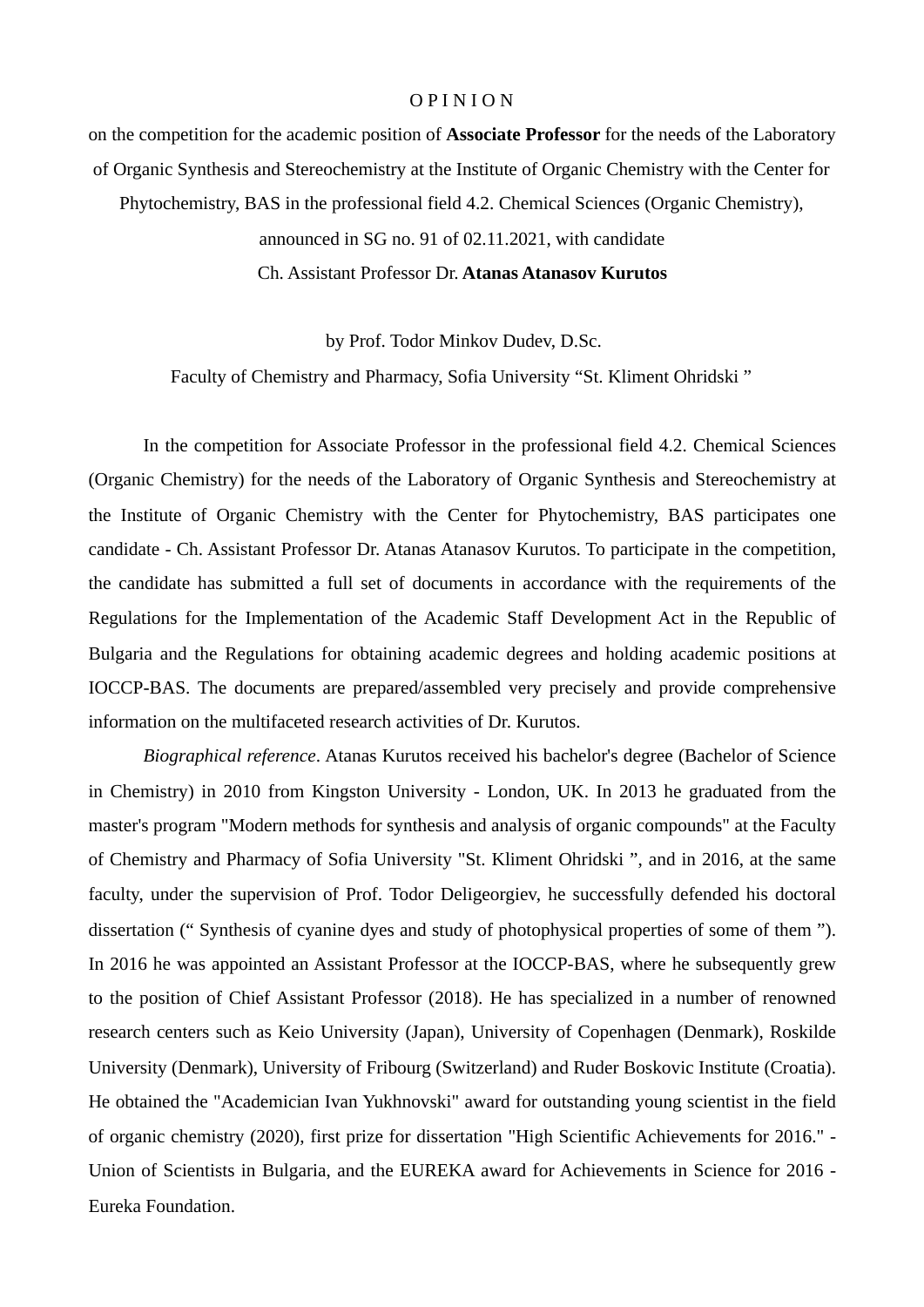*Scientometric data*. To participate in the competition, Dr. Kurutos presented 21 scientific papers - 18 articles and 2 chapters from a book published after the defense of his doctoral dissertation, as well as a habilitation thesis. All articles have been published in peer-reviewed journals, most of them in those with a high impact factor (eg Dyes Pigm., J. Mol. Liq., J. Photochem. Photobiol., Magn. Reson. Chem.). Articles with quartile 1 (11 in number) predominate. In 8 of the articles, Dr. Kurutos is the first author and / or correspondent author. Seventeen of the articles and chapters in the book are the result of scientific collaboration with scientists from foreign research institutes. In total, Dr. Kurutos is the co-author of 34 scientific papers, on which a total of 110 citations have been noted (excluding self-citations). The candidate's Hirsch index is 9 (WoS) / 11 (Google Scholar). The results of Dr. Kurutos' research have been reported in the form of 14 oral presentations and 17 poster presentations at 26 national and international scientific forums. He is a participant in 12 national and international research projects (as a leader or member of the team). From the attached reference it can be seen that Dr. Kurutos meets the minimum national requirements under Art. 2b of the Law, as well as the recommendatory criteria of IOCCP- BAS for holding the academic position "Associate Professor".

*Scientific contributions*. Dr. Kurutos' research, summarized in the attached habilitation thesis, focuses on the synthesis and spectral characterization of a series of fluorescent organic compounds (mono- and polymethine, styrene and azo dyes) used in practice as fluorescent markers for labeling of nucleic acid and insulin amyloid fibrils, as well as colorimetric pH-sensitive sensors in living cells. Effective synthetic methods for synthesizing new dyes from the listed series have been developed. The resulting compounds are characterized by low cytotoxicity, remarkable selectivity and high fluorescent quantum yield upon binding to cellular biomolecules, which make them promising biomarkers in the diagnosis of various diseases. It has also been convincingly shown that some of the newly synthesized dyes have the ability to inhibit the formation of insulin amyloid fibrils associated with the development of amyloidosis in patients with diabetes, and as such, have high therapeutic potential. Fluorescent sensors that are sensitive to changes in the pH of tissues and cells have also been successfully developed, which is essential for medical practice.

## **Conclusion**

The publications and habilitation thesis presented by Dr. Kurutos are on the topic of the competition and represent original scientific developments with significant contributions in the field of synthetic and applied organic chemistry, and molecular spectroscopy. The obtained results can be described as novelties in scientific research and convincingly demonstrate the potential of the newly